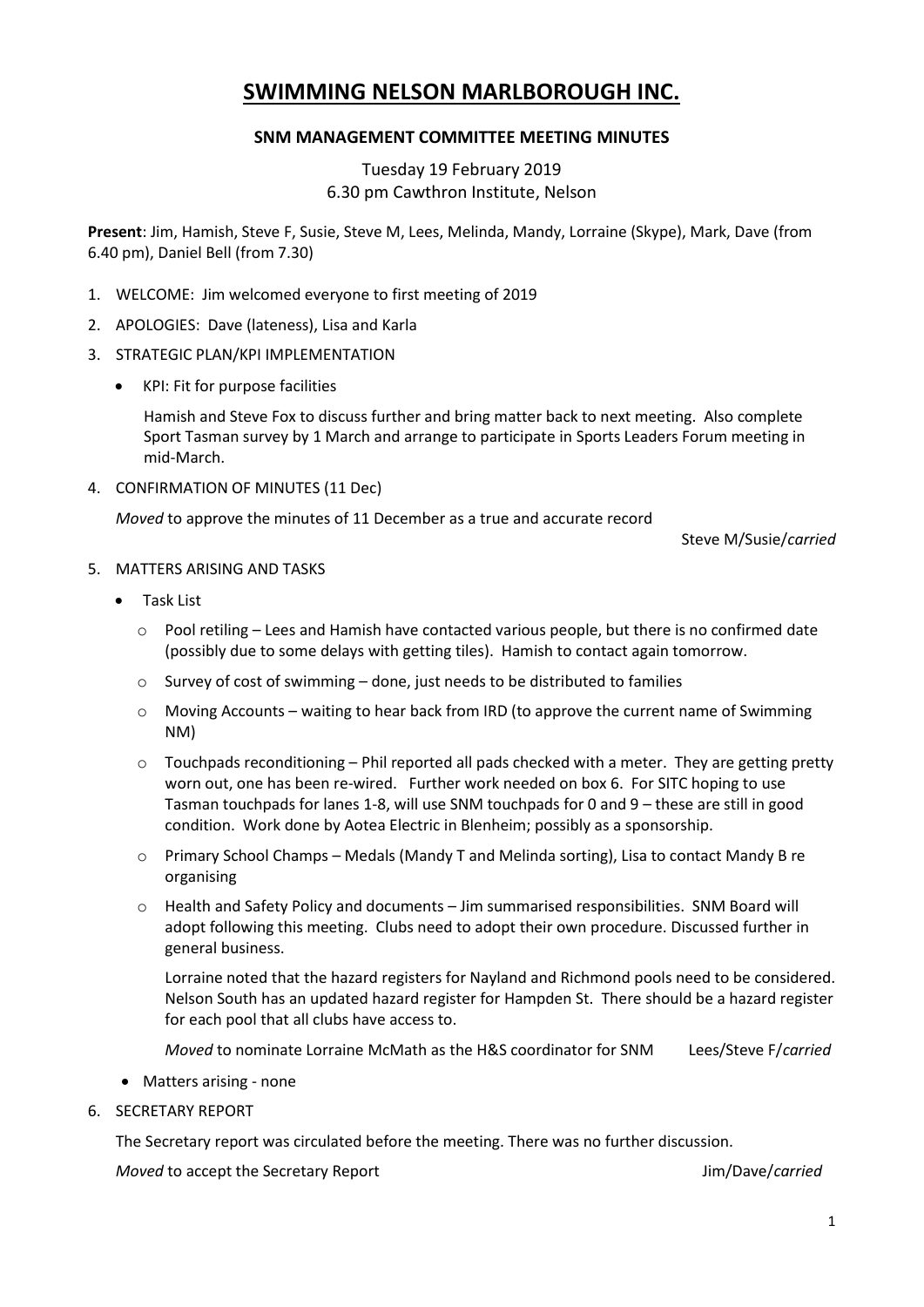## 7. TREASURER REPORT

*Moved* to approve payment of \$264.91 to Blenheim SC as profit share for the NMSC Champs

Susie/Jim/*carried*

*Moved* to approve the following payments made:

| Starter repairs (reimburse Dave Hall) | \$54.77   |
|---------------------------------------|-----------|
| Officials shirts                      | \$1375    |
| Pool Hire NMCT (Nelson South)         | \$1198.01 |
| Meet share - Nelson South NM C&T      | \$337.77  |
| New trophies (reimburse Mandy T)      | \$330.80  |

Susie/Jim/*carried*

#### *Moved* to approve the following invoices for payment

| Design by George (Adam & Eve towels)      | \$20     |
|-------------------------------------------|----------|
| Name Plate Engravers                      | \$80     |
| Name Plate Engravers (reimburse Susie)    | \$61.80  |
| NMC&T Catering (reimburse Susie)          | \$34.80  |
| <b>SNM LC Catering (reimburse Tasman)</b> | \$242.03 |

Susie/Mandy/*carried*

Jim to advise Susie how to apportion the invoice for ribbons. Mandy has a spreadsheet she can distribute to Jim. Wide ribbons are for SICT.

#### 8. REGISTRAR REPORT/MEETS MANAGEMENT

• NMC&T

Dave reported that the meet went well. The Ivon Clemett and Eric Petersen Cups were well received.

SICT

Good numbers, several new clubs, but very few entries from Otago. There are 83 swimmers from NM. Technical Committee will discuss how to raise awareness among officials about para swimmers.

• Tender for SNZ events

SNZ planning to call for tenders for national events. We could consider tendering for Secondary School Open Water Champs. There are no facilities in our region that could host any of the other events. Following discussion it was decided not to put any further work into this.

Registrations

Good numbers of competitive swimmers. Numbers strongly affected by the club swimmer numbers. These must now pay a fee, so the registration numbers are probably more accurate now, i.e. in past clubs may have maintained some swimmers on database because they paid no fee.

Transfers – Mandy advised some corrections to the transfers. Bella Goomes has not transferred.

*Moved* to record the changes to the swim calendar agreed by email, approve the times listed below as new NM records and adopt the Registrar report noting the corrections on the transfers table:

## **Tasman Xmas Ribbon Meet 8 Dec 2018**

| 50 Back l |  |  | LC 12 F 34.89 Samantha Wilson TASNM  |  |
|-----------|--|--|--------------------------------------|--|
| 50 Fly    |  |  | LC 12 F 31.89* Samantha Wilson TASNM |  |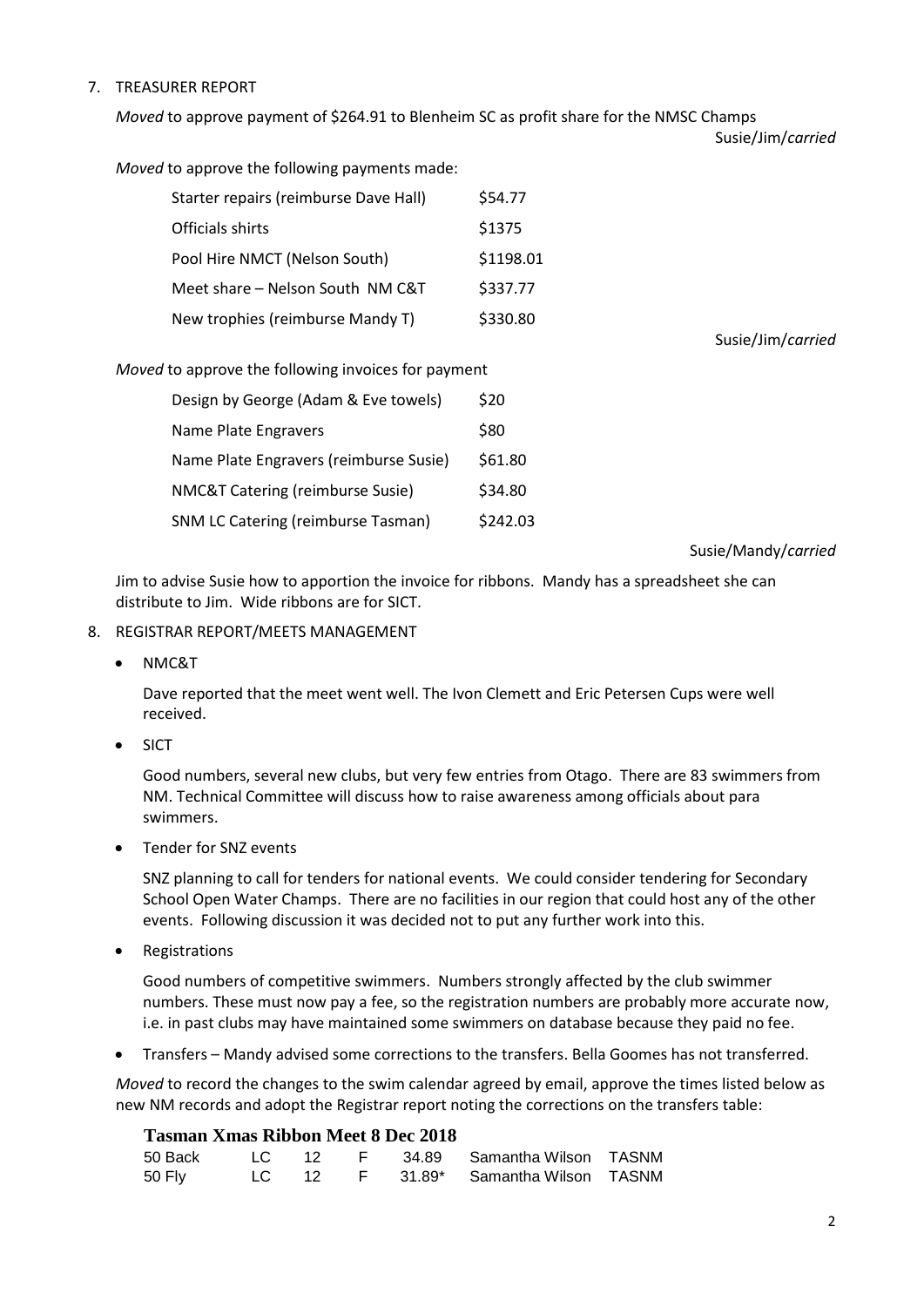| 1500 Free                                    | L         | 15              | F. | 18:18.01 | Abbey Smale          | <b>TASNM</b> |  |  |
|----------------------------------------------|-----------|-----------------|----|----------|----------------------|--------------|--|--|
| * Tie with record set by Josie Kydd in 2007. |           |                 |    |          |                      |              |  |  |
|                                              |           |                 |    |          |                      |              |  |  |
| <b>Wellington Junior Champs 15 Dec 2018</b>  |           |                 |    |          |                      |              |  |  |
| 50 Breast                                    | <b>SC</b> | 12 <sup>2</sup> | F  | 35.93    | Lilly Hall           | <b>NLSNM</b> |  |  |
|                                              |           |                 |    |          |                      |              |  |  |
| Wellington LC Champs 19-21 Jan 2019          |           |                 |    |          |                      |              |  |  |
| 200 Back                                     | LC.       | 16              | F. | 2:28.55  | <b>Bree Anderson</b> | <b>NLSNM</b> |  |  |
| 200 IM                                       | LC.       | 16              | F. | 2:28.87  | <b>Bree Anderson</b> | <b>NLSNM</b> |  |  |
|                                              |           |                 |    |          |                      |              |  |  |
| SNM LC Champs 1-3 Feb 2019                   |           |                 |    |          |                      |              |  |  |
| 1500 Free                                    | LC        | 15              | F  | 18:12.20 | Abbey Smale          | TASNM        |  |  |
| 800 Free                                     | LC.       | 12 <sup>°</sup> | м  | 10:18.50 | Ryan Marsh           | <b>BLENM</b> |  |  |
| 100 Fly                                      | LC        | 12              | м  | 1:10.70  | Ryan Marsh           | <b>BLENM</b> |  |  |
|                                              |           |                 |    |          |                      |              |  |  |

Jim/Hamish/*carried*

LC Champs debrief (Daniel Bell attended)

Jim welcomed Daniel to the meeting and NM.

Steve Fox comments

The time overrun is the most serious problem. It is better to book more time than needed and arrange to only pay for time used. Medal presentations caused delays but they got faster.

- Suggestions and observations
	- o Could shift 800/1500 to middle of session and do medals during these events
	- o All 11 and unders should be timed finals for all events.
	- o If schedule for Nelson Anniversary weekend could do a 3 day meet (Sat-Mon), no long distance events on Friday evening.
	- o Bacon Trophy is missing.
	- o Visitor rules continue to be difficult to manage in Meet Manager
	- $\circ$  Pros and cons of using pads on both ends Could trial at March meet. Or at SICT.
	- $\circ$  Officials' different interpretation of the rules lead to variable DQ Daniel especially concerned about DQs on relay changeovers. All this will be discussed at the Technical Committee this Saturday. Planning to hold a training session for officials.

Agreed to the following changes:

- o Additional wording to clarify criteria for Laurie Crabb relay and other wording changes submitted in Jim's annotated meet flier re Adam & Eve relay, combined finals & protests.
- $\circ$  Trophy eligibility swimmers should only have to finish events in all strokes, not be made ineligible if DQ'd
- o 11 and unders should be timed finals for all events.
- $\circ$  400s and 200 fly timed finals, no NTs
- o Daniel and Glen should discuss and come up with a proposal for future LC and SC Champs
- o Notification of DQs at the end of a session get each Team Manager to go up to the table to check DQs before leaving the pool

#### 9. PUBLICITY/COMMUNICATION REPORT

Mark is very busy and is falling behind writing up meet results. Attempting to write a wrap up for each meet, but will get split up by the papers, so ineffective.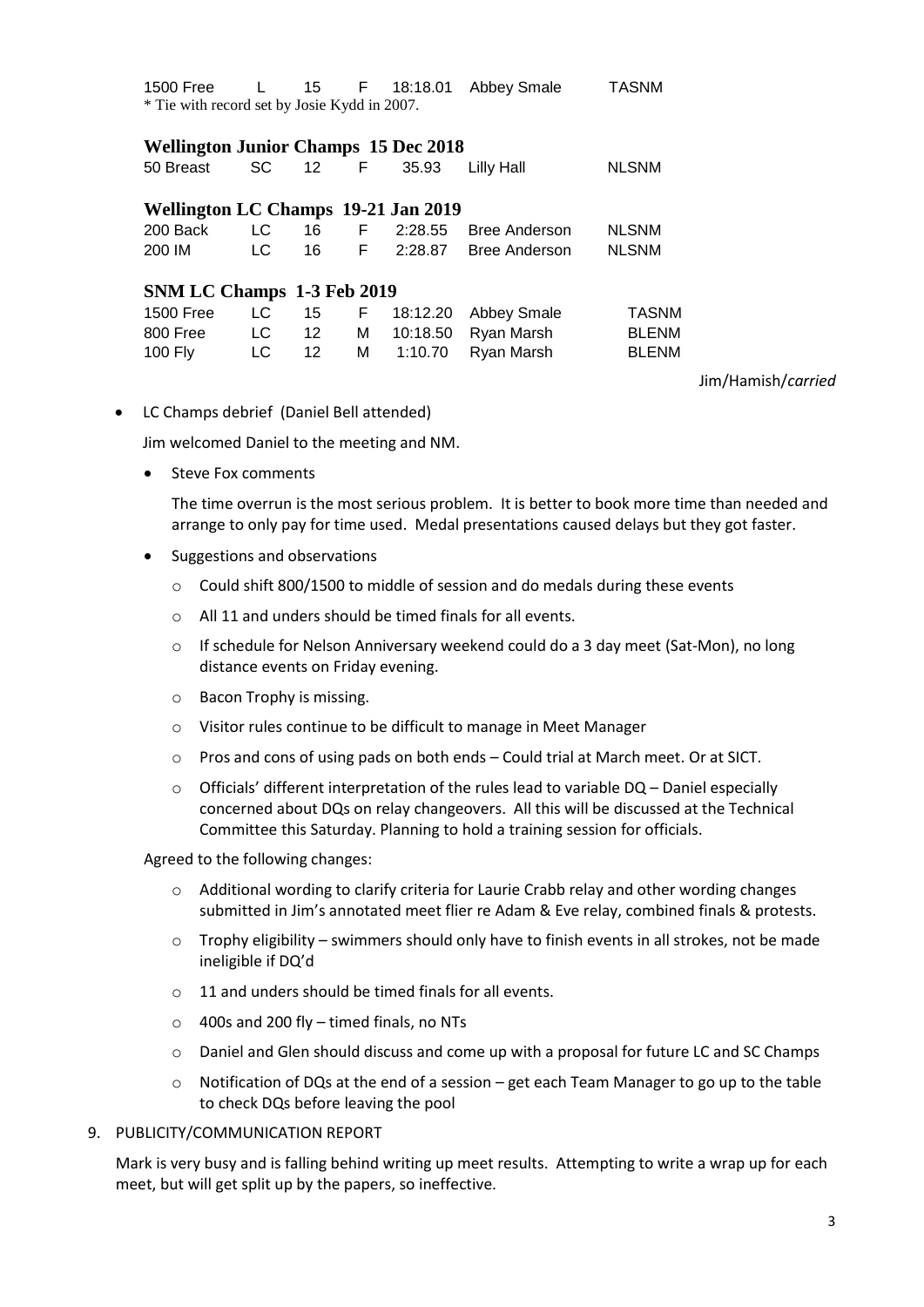Follow up with Jacqui Walters. She has very different approach.

10. FUNDING REPORT

Accountability report needs to be submitted for LC Champs so Susie needs the invoice for NMLC pool hire. Susie to contact Dave McKenzie

Agreed to prepare grant applications for new timing gear and pool hire for NMSC Champs. Lorraine, Phil and Steve to prepare a shopping list and quotes for timing gear. Also a quote for SC Champs in Blenheim.

Melinda and Lindie to discuss where to apply. Lindie to prepare application

11. SNZ LIAISON REPORT

Constitutional Review committee met in late January. Jim provided an update. Committee is aiming to have recommendations for at least the more technical changes in time for 2019 SNZ AGM. Consideration of more substantive issues could take longer.

12. TECHNICAL

Dave has circulated Technical Committee report. Steve Fox signed off as national referee. Congratulations.

Meeting on Saturday re technical officials training – there are good videos available.

Dave noted that SNM could do more to support the All Stars Junior Festival – provide more officials and timekeepers. Next year we can proactively offer to help with particular sessions.

13. COACHING REPORT

Nothing further to report.

14. CLUB UPDATES

No updates

#### 15. GENERAL BUSINESS

• Health and Safety Policy documents

The documents were circulated again. There were no further comments.

*Moved* to endorse the Health and Safety policy for approval by the Board and ask Lorraine to follow up with clubs to complete the hazard registers for their pools Jim/Hamish/*carried*

It was noted that there was an incident at Waimea Carnival. Jim emphasised that we need to maintain an open mind about the incident.

SNZ has a Position Statement about pool depths for diving. Ultimately it is for facility owner and event organiser to determine what is safe in the circumstances.

*Moved* to endorse the SNZ Pool Depth Guideline for approval by the Board as an SNM Policy Lees/Dave/*carried*

• SNZ Member Protection Policy

The Board has adopted this policy. Will need to assign a Mgt Committee member to be the Child Advocate. We will suggest that Sport Tasman run a workshop. Could co-opt Anna Loach? Lisa also has experience in this area.

Makos zone – response to Canterbury-West Coast

Letter from SCWC asked us to advise by April whether we will stay in Makos zone or move to All **Stars** 

But what does this mean? There are no zonal meets, other than Junior Festival.